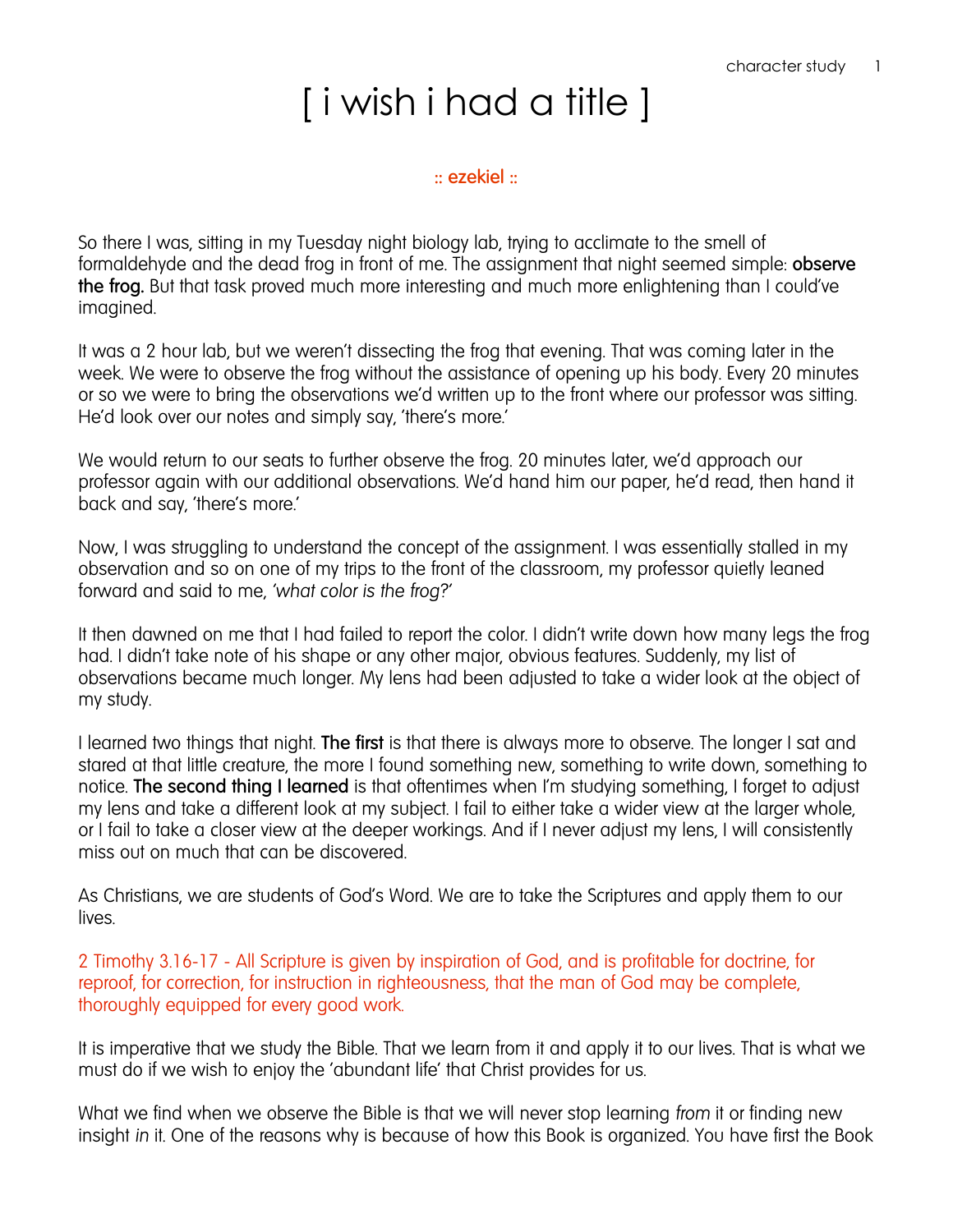as a whole. The inspired, inerrant, complete message from God to man about life and salvation and godliness. The love letter from the Almighty Creator, once and for all delivered to mankind.

Within you have 66 books, broken up into large sections like history or prophecy or poetry or narrative. Within those groups you have individual books which each have their own unique message and style.

Within the individual books you find specific teachings and characters and situations which each reveal something about God and man and our relationship together. They reveal how to follow after God and live the life that He has made for us. They reveal to us how to worship and how to evangelize and how to pray and how to treat the people around us and how to raise our children and how to be good citizens and on and on and on. Each book, expounding truth one story at a time, one character at a time, one teaching at a time.

Within each story or chapter you find verses and words that carry a huge amount of wisdom and information and truth. You find words like 'agape' or 'surrender' or 'Elohim' which we could spend *years* studying and talking about and learning from. You find types that speak of Jesus Christ. You find themes that are strung through different sections and many other rich stores of understanding.

All of this is to say that each level of observation is important and useful. Think of a microscope. Most of us have had this experience in high school. You have a little glass slide. You hold it in your hand and you can observe it with your naked eye. There are things to learn from that level of observation. But then, you slide it under the lens of the microscope, and to snap the lens into the 10x position. You've magnified the subject to 10 times it's size. From that observation you can learn much about your specimen. But, then you realize that you want to see more, so you rotate the lens over to the 40x position. Suddenly there is much more to see on this little piece of glass. And you learn marvelous things and see what you couldn't see before.

But as if that weren't enough, you have the 100x lens. And you snap that lens into place and look and find that a whole new world of observation has been opened up to you. There is a whole other depth to your study. Things you never could've imagined or conceived right before your eyes.

As students of God's Word we are to take the Scripture and observe it so that we can learn what God has presented us with. So that we can take what we find in these chapters and apply them to our daily life, that we might live with power and live with the strength and the peace and the grace and the effectiveness that God has made available to us.

That's why here at Calvary we endeavor to study chapter by chapter and verse by verse. So that we're observing the whole counsel of God thoroughly and methodically.

This morning, we're taking a break from our verse by verse study through Colossians and we're going to do a character study on one of God's major prophets. I really enjoy character studies, because sometimes, if we adjust our lens a little bit, we'll find something that we've never seen before.

Today we're going to be looking at the prophet Ezekiel. You'll find his book after Lamentations. Isaiah, Jeremiah, Lamentations, Ezekiel. If you hit Revelation you've gone too far.

Ezekiel is a wonderful book. It seems to be one of those less popular books of the Bible, but within we find a wealth of knowledge and insight into the character of God and His dealings with mankind.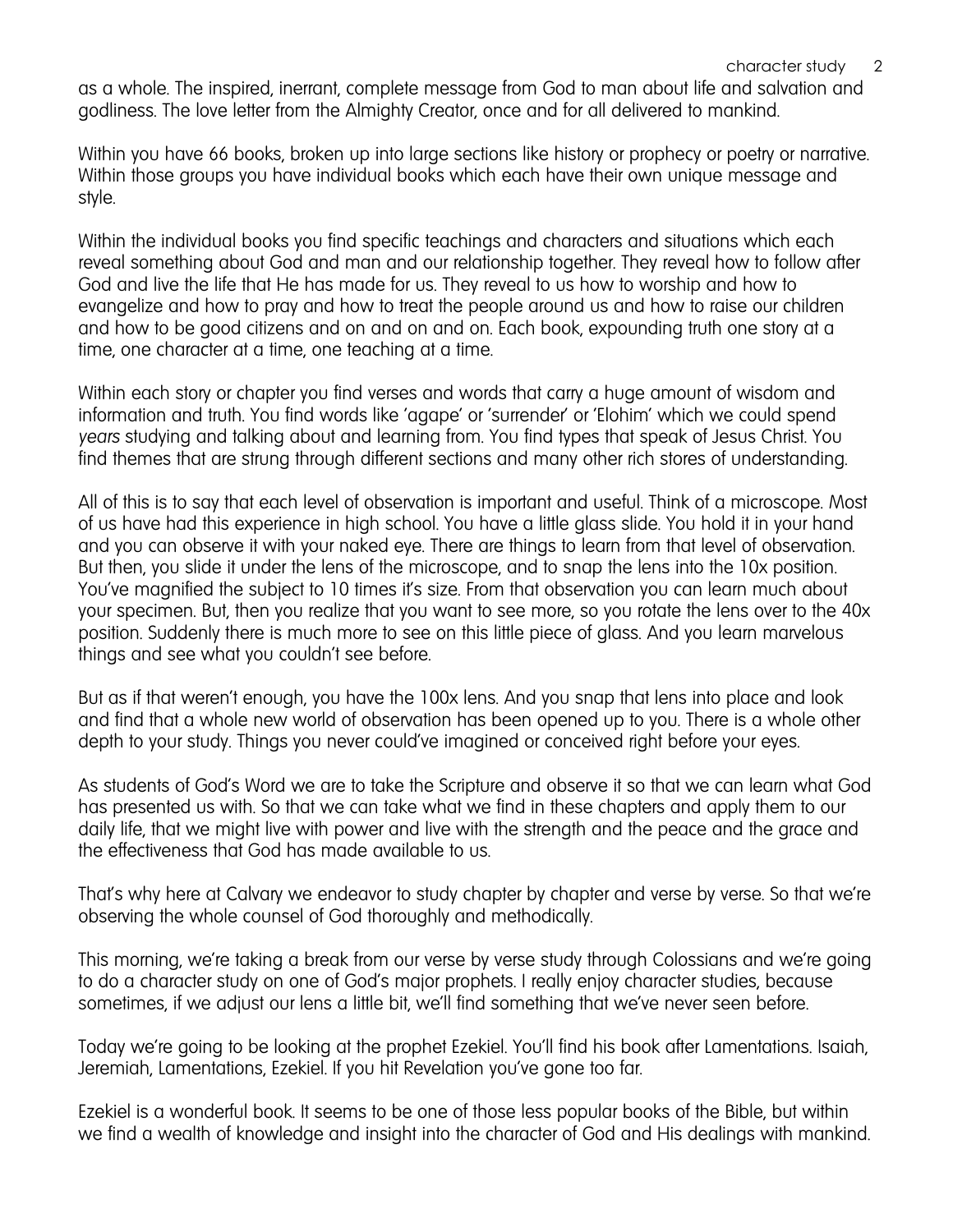Ezekiel is sort of a miniature Bible unto itself. If you zoom back and take one snapshot of the book as a whole you see that it begins with God revealing Himself to man. The man is presented with a choice to follow the Lord. He does, and then God spends many years using this man to tell the world about their need for salvation and the redemption that God offers. There are miracles and visions and all sorts of messages to the people of the earth, and then, at the end of the book, the Lord gives a vision of the future. He lays out His plan for eternity and the place where His people will dwell. It's a mini Bible.

But let's look at Ezekiel the man. Character studies are useful because they are examples to us. The characters of the Bible were real people who really did and said what we read about, but they're also spiritual examples that God has given us so that we can line ourselves up with them and see how we measure up. Whether it is a good character or a bad character, we can ask ourselves, 'am I like this person? Am I like Ezekiel? Has God spoken to me in similar ways? Am I in the middle of a similar situation?' And when we line ourselves up with these men and women in the Bible we can gain incredible insight into our attitudes and our decisions and our relationships and our walk with Christ. And so, character studies are wonderfully devotional, but they are also immensely practical.

Ezekiel opens up in chapter 1 verse 1 and says:

Ezekiel 1.1 - Now it came to pass in the thirtieth year, in the fourth month, on the fifth day of the month, as I was among the captives by the River Chebar, that the heavens were opened and I saw visions of God.

Ezekiel was a priest and he was one of the Israelites that had been taken captive to the land of Babylon. His name means "strengthened by God.'" And already we can start to see parallels between this man and ourselves as Christians.

Leviticus 25.23b - You are strangers and sojourners with Me.

1 Peter 2.9 - But **you** are a chosen generation, a royal priesthood, a holy nation, His own special people, that you may proclaim the praises of Him who called you out of darkness into His marvelous light.

Like Ezekiel, we are priests and strangers on the earth, looking forward to that day when we will be reunited with God in the city of heaven, the place of our eternal citizenship. And, like Ezekiel, as Christians we are strengthened by God, who daily provides the filling and empowering we need.

2 Corinthians 1.3 - Blessed be the God and Father of our Lord Jesus Christ, the Father of mercies and God of all comfort.

1 Peter 5.10 - But may the God of all grace, who called us to His eternal glory by Christ Jesus, after you have suffered a while, perfect, establish, strengthen and settle you.

Ezekiel the captive priest is our example. He was a Believer who was captive in the land of Babylon but there was a lot that God wanted to do in and through him. God desired to strengthen Ezekiel. He desired to establish him. He desired to show him mercy and to comfort him during his life. Ezekiel is a person *we* can observe and study and look face to face at and ask 'Do I look like this man? Do I act like him? How do I measure up to him and his relationship with the Lord?'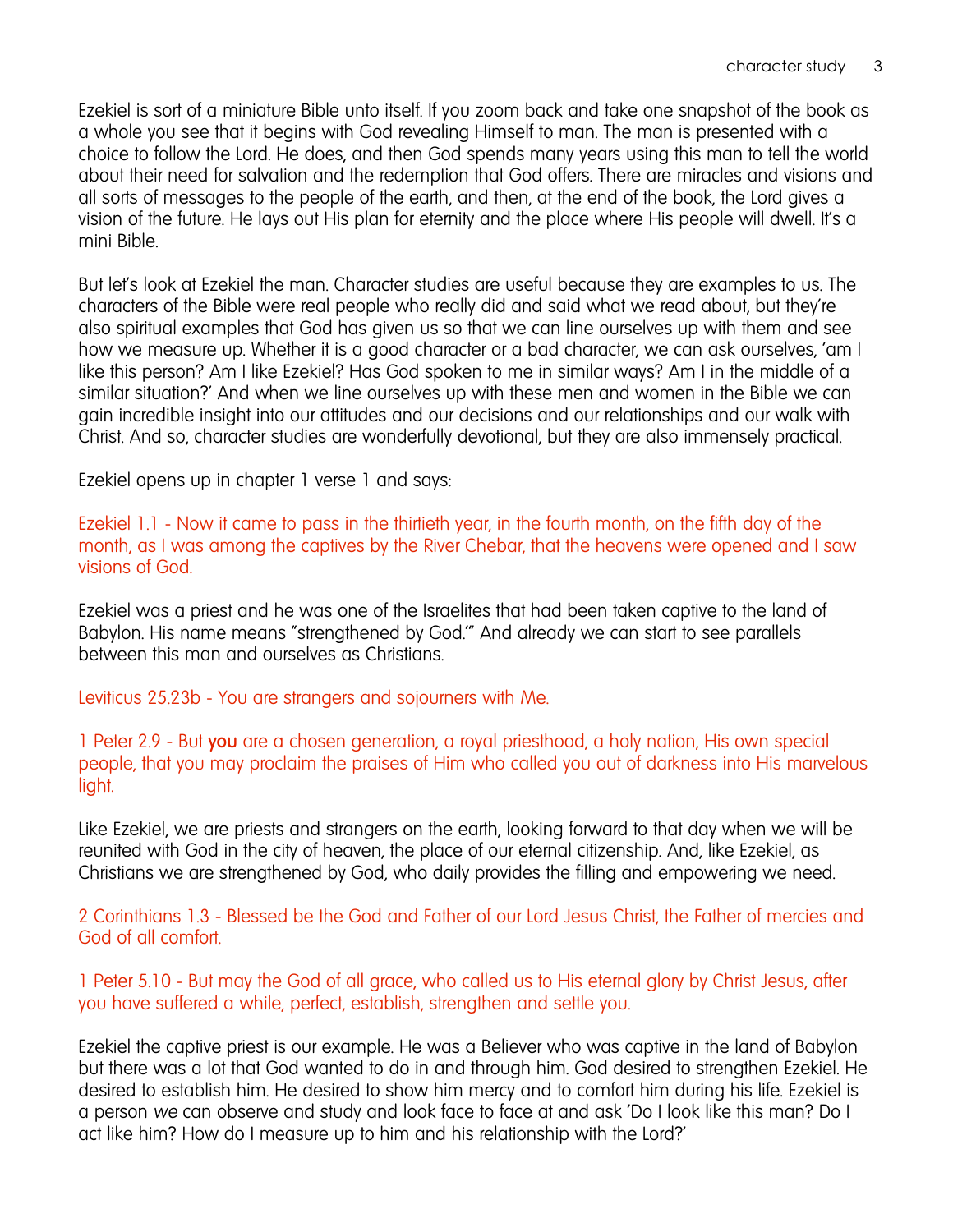We can do that this morning by looking at his *visions*, his *message* and his *obedience*.

First, his visions. Ezekiel had some of the most mind-blowing visions in all of the Bible. He was privileged to witness some of the most powerful and glorious displays of God ever recorded.

The book opens with one of these visions. While Ezekiel sat with some of the other captives by the Chebar River he saw a magnificent vision of God. There were creatures and wheels and a whirlwind and a raging fire. There was a stunning brightness and the noise of many waters. In the midst of all this activity a throne came down, with the Lord seated in glory, and Ezekiel says in chapter 1 verse 28:

## Ezekiel 1.28 - Like the appearance of a rainbow in a cloud on a rainy day, so was the appearance of the brightness all around [the throne]. This was the appearance of the likeness of the glory of the **Lord**

And now it's time to observe this vision. It's time to question ourselves and search our heart and to ask: *'has God been revealed to me?'* I think we have a tendency to feel a little envious of guys like Ezekiel. He got to *see* this amazing vision. Yet, we should be quick to remind ourselves that we have seen it too. We have this vision and many, many others recorded for us in the Scriptures. We are not constrained to 1 vision of God. We have been delivered dozens from Moses and Elijah and Isaiah and John and Stephen and the others. And so, as we observe Ezekiel's vision, the question is: *have I seen God? Do I know who God is? Have I opened up this Book and seen Him revealed in His glory and His majesty and His power?* 

Then the second question here is: *have I known His mercy?* How beautiful that Ezekiel says that around the throne there is 'the appearance of a rainbow in a cloud on a rainy day.' The rainbow, a symbol of God's mercy. The sign He created and put in the heavens as a covenant with man that He would never again destroy the world with a flood. That He would always offer a way out of destruction to those who would trust in Him. Have you known the mercy of God that surrounds His throne? That mercy is available to you today.

In Ezekiel chapter 8 there is another vision recorded for us. Zeke was meeting with the leadership of Judah in his house when the Lord fell on him and gave him a vision of the temple.

Ezekiel 8.5-6 - He said to me, 'Son of man, lift up your eyes now toward the north.' So I lifted my eyes toward the north, and there, north of the altar gate, was the image of jealousy in the entrance. Furthermore He said to me, 'Son of man, do you see what they are doing, the great abominations that the house of Israel commits here, to make Me go far away from My sanctuary? Now turn again, you will see greater abominations.

The people had turned to idolatry. They had perverted temple worship. They had abandoned the precepts of God and His word. Thus, God's judgment was coming on the nation. In this specific vision, God showed that the temple was full of wicked, ungodly things.

We observe this vision and are reminded of 1 Corinthians 3.16:

1 Corinthians 3.16 - Do you not know that *you* are the temple of God and that the Spirit of God dwells in you?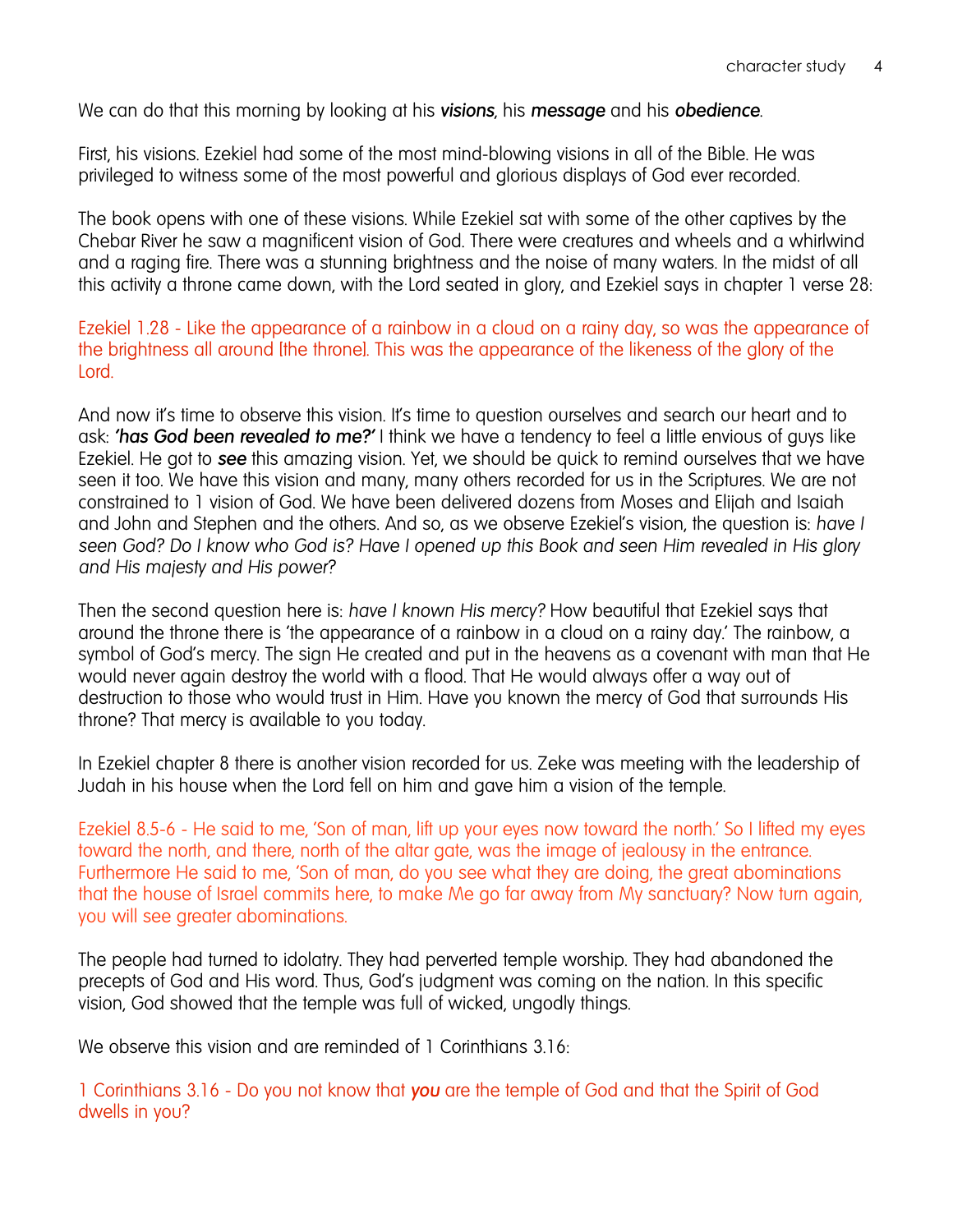We are now bold to ask ourselves if *we* have brought anything into our lives that would defile the temple of the Lord? Not just substances, not just deviant behavior, but *anything* that would divert our worship away from God and toward something else? Any idol. Any habit. Any attitude that might cause us to draw away from God. To draw away from serving Him.

There is another vision Ezekiel delivers to us. It's in chapter 9. It is especially chilling as we see God call for 6 men who have power to slay the people of the city. Then, a seventh who holds a writer's inkhorn. God instructs these men starting in verse 4:

Ezekiel 9.4-5 - And the Lord said to him [who had the inkhorn], 'Go through the midst of the city, through the midst of Jerusalem, and put a mark on the foreheads of the men who sigh and cry over all the abominations that are done within it.' To the others, He said in my hearing, 'Go after him through the city and kill; do not let your eye spare nor have any pity.'

Here we pause to remember that what we are dealing with is life and death. The individuals we encounter, the community around us, the people of the world are facing eternal death apart from Christ. God is perfect and holy and can not endure sin. But, He has made a way that we might be forgiven of sin, that we might be redeemed. And He has given us that message so that you and I can take it to the people around us who are moments away from an eternity in hell.

God makes this very clear to us in the book of Ezekiel. Again and again, the Lord says, 'hey, judgment is coming. Go and tell the people that they can be saved.' And to augment that He gives these visions, and then, if that weren't enough, He gives us the analogy of the watchman.

Twice in Ezekiel God talks about our duty as spiritual watchmen.

Ezekiel 3.17-19 - "Son of man, I have made you a watchman for the house of Israel; therefore hear a word from My mouth, and give them warning from Me: When I say to the wicked, 'You shall surely die,' and you give him no warning, nor speak to warn the wicked from his wicked way, to save his life, that same wicked man shall die in his iniquity; but his blood I will require at your hand. Yet, if you warn the wicked, and he does not turn from his wickedness, nor from his wicked way, he shall die in his iniquity; but you have delivered your soul.

Ezekiel 33.7 - So you, son of man: I have made you a watchman for the house of Israel; therefore you shall hear a word from My mouth and warn them for Me.

We are the watchmen. We have been given the end of the story. We have been entrusted with the Gospel message that can save souls and transform lives. Like Ezekiel, we are responsible to share that message with the people around us.

We can observe Ezekiel's **visions** and we can learn fantastic things about our Lord, about our world and about our duty as Believers.

Second, we observe his **message**. Again, we see a parallel between the prophet and ourselves as Christians. Ezekiel's ministry had a purpose and the purpose was to deliver God's messages to the people of the world.

In the course of Ezekiel's ministry he spoke to people personally, practically and prophetically. Like most of the prophets, much of his message was about the coming judgment. The consequences of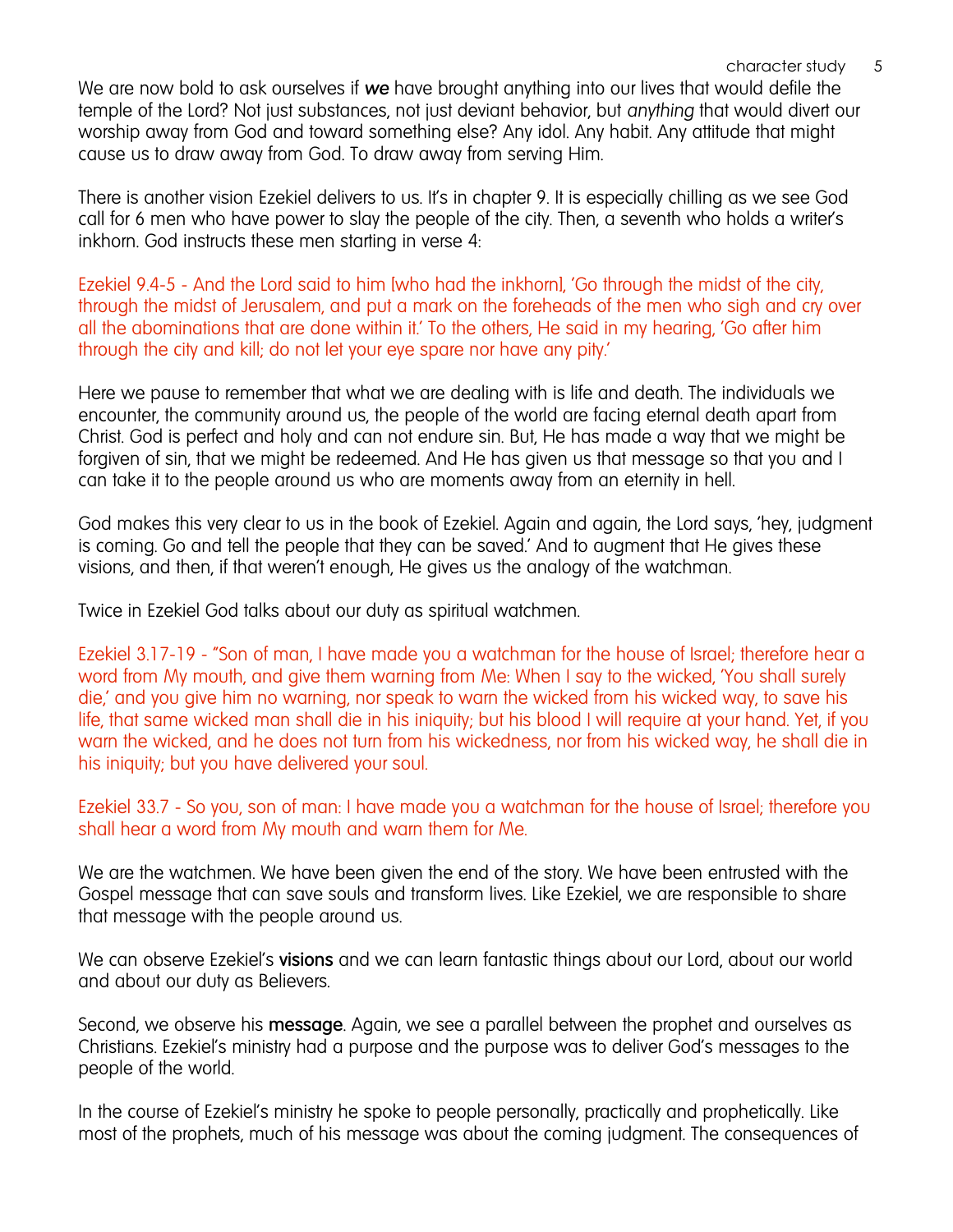sin and rebellion against God. But as you page through this book you find something beautiful; that when God sent a message of coming destruction, He followed it with a message of redemption. That when God showed them the consequences of their idolatry and their wickedness and their evil, He then outlined to them His plan of restoration. His plan to save. His plan to offer a way out to those who would repent and turn and trust in Him. In chapter 11 and in chapter 16. In chapter 17 and chapter 18. In chapter 20 and again and again God says, 'turn and live.' He tells them that He has no pleasure in the death of the wicked and offers them another chance. More forgiveness. More mercy. A covenant that if they will leave their sin and follow after Him that He will be their God and will restore them and establish them and protect them.

We observe this message and ask ourselves, *what am I saying about Jesus Christ?* How are we representing Him to the world around us? Are we offering grace and hope and strength? Are we telling people the truth that without Christ they can do nothing, but that *with* Christ they can do all things? Are we telling people that they are in *desperate need* of salvation and are we presenting them with a God who loved us while we were yet sinners, a God who died for us and rose again that we might be set free from sin and from death? A God of forgiveness and grace and mercy. Are we presenting to the people around us a God who can overcome the struggles of life? A God who can heal relationships? A God who supports His people? Or are we presenting something else? Something less? Something weaker?

In the 48 chapters of this book, God sends messages through Ezekiel to the leaders of Israel, to Judah, to Pharaoh and the nation of Egypt, to the city of Tyre, to Philistia, to Babylon, to Ammon, to Edom, to Moab, to the false prophets of Israel, to Mount Seir, to Gog and Magog and others.

And in Ezekiel's message we find a very basic observation: *am I willing to speak to anyone?* Am I willing to bring the Gospel to anyone that God might put in front of me? Will I behave like Ezekiel who spoke to any group for the Lord, or will I be like Jonah, who ran away when God called on him. Will I allow prejudice and spite to hinder my usefulness? Or am I willing to go down and meet with the people that God presents to me, no matter who they are? The Gospel message is for anyone and everyone.

Another simple observation is about our methods. If you look at the book as a whole, we find that Ezekiel spoke. He wrote. He sang. He acted. He used parables. He used models. He performed skits. He used object lessons in his preaching. He did many different things, all to deliver the message. The question for ourselves is: *are we open to new methods?* **The message never changed, but the way that this prophet presented the message varied greatly.** If we become too rigid in our methodology then we are not using all of our resources in delivering the truth. As we get older as Christians we have a tendency to become more rigid and less flexible. And we must remember that while the message **can never, ever change**, our methods *will* change.

There are many other messages that we could observe from this book, but we are short of time. We've seen some of his visions. We've noted some things about his message. Finally, we observe his **obedience**. Because all the revelation of God, all the words of God are of little value if we are unwilling to obey Him, if we're unwilling to *go* and do as He asks us.

At the beginning of his ministry, after God has revealed Himself to Ezekiel, He comes to him and says this in chapter 2 verse 3: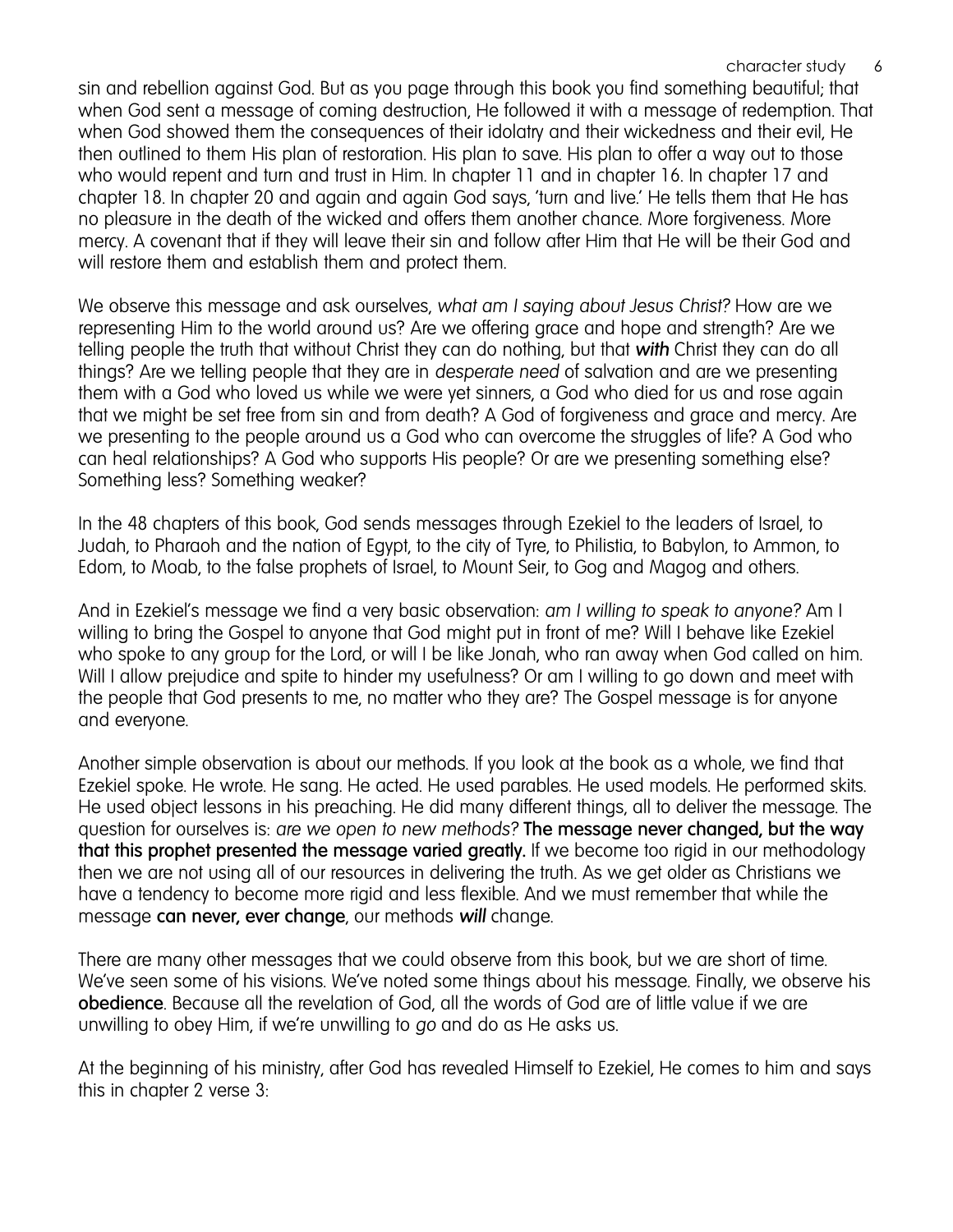Ezekiel 2.3-8a - And He said to me: "Son of man, I am sending you to the children of Israel, to a rebellious nation that has rebelled against Me; they and their fathers have transgressed against Me to this very day. For they are impudent and stubborn children. I am sending you to them, and you shall say to them, 'Thus says the Lord God.' As for them, **whether they hear or whether they refuse** for they are a rebellious house—yet they will know that a prophet has been among them.

"And you, son of man, do not be afraid of them nor be afraid of their words, though briers and thorns are with you and you dwell among scorpions; do not be afraid of their words or dismayed by their looks, though they are a rebellious house. You shall speak My words to them, **whether they hear or whether they refuse**, for they are rebellious. But you, son of man, hear what I say to you. Do not be rebellious like that rebellious house."

The first thing we notice about Ezekiel's obedience is that it isn't about the reaction of the people around us. Our service to the Lord, our ministry isn't about how *successful* we are, it's about how *faithful* we are. Are we being faithful to our Master in our lives and our hearts?

The second thing we observe from Ezekiel's obedience is this: don't edit God. Don't put spin on what He's asked you to do. The Lord is very thorough, He is very specific and He is full of compassion. He knows what He wants us to do and what He wants people to hear.

God came to Ezekiel and He said to him, 'Go tell the nation that they're in sin.' Then He cataloged their idolatry and their sexual immorality, their false teaching and their harming of the poor. That they took bribes and they killed the innocent. They gave false prophecies and used uneven scales. They relied on their own power for protection and they ignored the Word of God. They did all of this and God revealed to them their sin so that they could know why judgment was coming, and so that they could see their need for salvation. Ezekiel was an obedient messenger, because the job of the messenger is not to re-write the message, but simply to deliver it.

You and I are messengers, and we need to deliver the message that God has for the world. That means being familiar with His word. It means being in tune with the Holy Spirit so that we can hear from Him. It means putting our faith and our trust and our confidence in the Bible and obeying the tasks that the Lord sets before us.

Ezekiel the man and the book are wonderful examples to us because after all of this, after seeing the many words that God spoke and the amazing visions that he saw, all the things that happened in his life, we step back and pull the lens further as it were, and we see that Ezekiel is simply an example to us of a Spirit-filled Christian. And all that we see happening in this book is a picture of the Spirit-filled life.

The visions: seeing God. The message: hearing from God. The obedience: following God. Living a life that is in submission to the Holy Spirit so that we can enjoy abundant life, full of peace and power and love and effectiveness.

The word Spirit is found 26 times in this book. We see that the Spirit revealed Himself to Ezekiel. Then He entered Ezekiel. And then it lifted him up and it moved him from place to place. It gave him direction and guidance. It fell upon him and gave him the words to speak. He saw by the Spirit. He spoke by the Spirit. He lived day in and day out by the Holy Spirit of God. No matter the circumstances. No matter the situation. No matter the task. He trusted in the Spirit. And because of that trust and because of that reliance, Ezekiel was able to do all that God wanted him to do.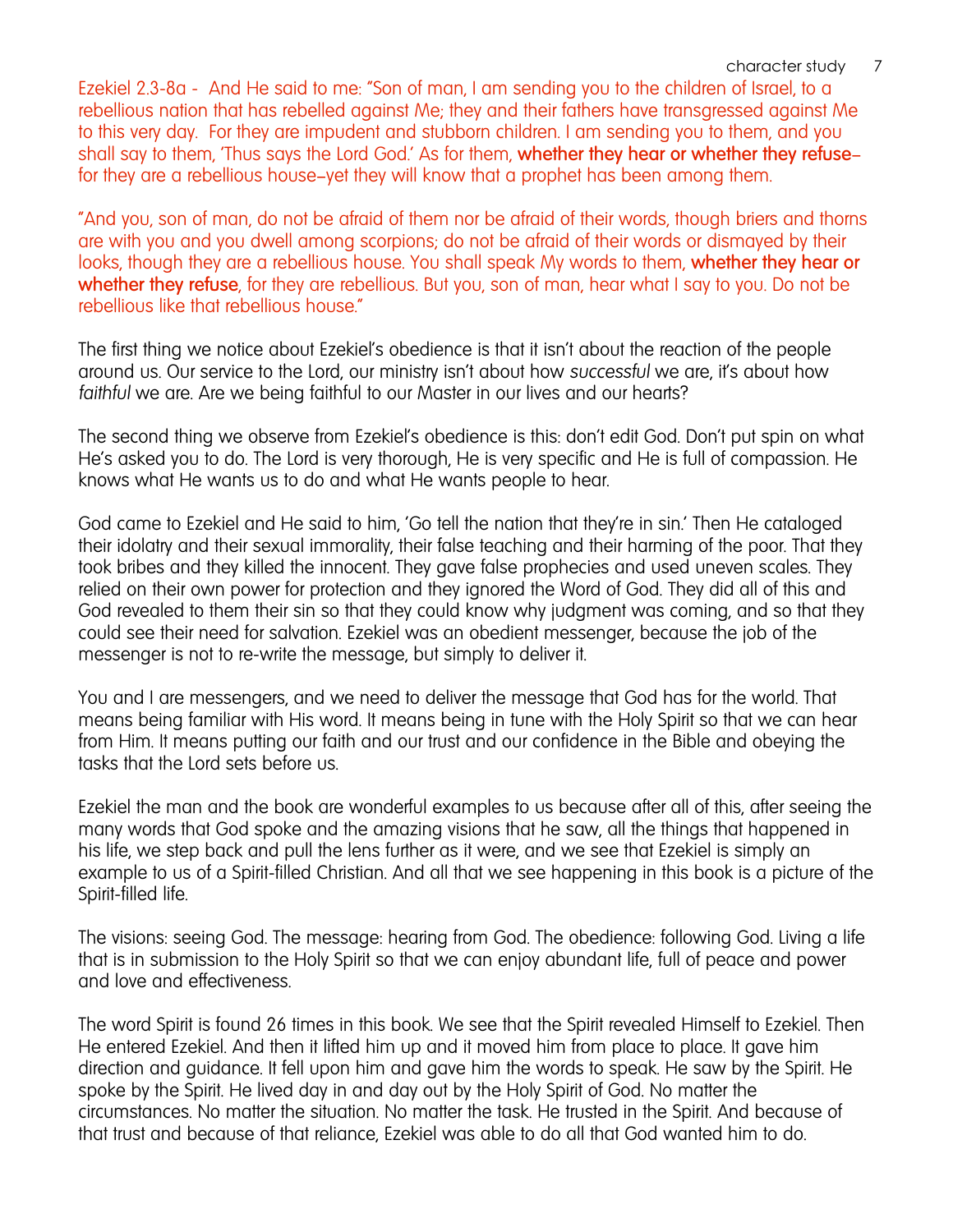1 Thessalonians 1.5a - For our Gospel did not come to you in word only, but also in power, and in the Holy Spirit, and in much assurance.

Do you know that for the majority of the book, Ezekiel is a mute. Able only to speak when God was speaking through him. For 30 chapters he only spoke by the Spirit and never otherwise. A picture to us of a life devoted to the Lord.

For over a year, Ezekiel went and laid on his side, immobilized by the Spirit of God, as an object lesson to the people how they had sinned. A picture to us of a life empowered by the Spirit to do anything that God desires us to do.

We see Ezekiel choosing to follow the Lord in spite of his circumstances. In spite of the hatred of the people. In spite of their rebellion. In spite of his captivity. In spite of his poverty. In spite of incredible suffering:

Ezekiel 24.18 - So I spoke to the people in the morning, and at evening my wife died; and the next morning *I did as I was commanded.*

At first to us this may seem cold and unfeeling, until we realize that the Lord had come to him and taken away his mourning. Because God had a message to deliver and Ezekiel had a trust and a hope that God's plan for His people is just and wonderful and gracious. He remembered how God had said to him at the very beginning, "DO NOT BE AFRAID." And he exemplifies the person led by the Holy Spirit. Able to overcome any struggle or sorrow. Able to follow God through any circumstance, through any difficulty. Through any valley.

Psalm 23.4 - Yea, though I walk through the valley of the shadow of death, I will fear no evil; for You are with me; Your rod and Your staff, they comfort me.

Job 13.15a - Though He slay me, yet will I trust Him.

Romans 8.38-39 - For I am persuaded that neither death nor life, nor angles, nor principalities, nor powers, nor things present, nor things to come, nor height, nor depth, nor any other created thing shall be able to separate us from the love of God which is in Christ Jesus our Lord.

If you are not a Christian here this morning, I proclaim to you that you have much to fear. You are moments away from an eternity separated from God in hell. This morning, God is offering you forgiveness and mercy and grace. He's offering you strength and restoration. Will you receive it?

If you are a Christian here this morning, then I proclaim to you that the Spirit of the Living God who empowered Ezekiel and used him to change the lives of countless millions dwells within you. He dwells within you and wants to lift you up. He wants to fill your heart. He wants to set you above your circumstances and above your struggles and above your fears because we have been delivered from fear and sin and death because Jesus Christ died and rose again and sent us the Holy Spirit so that HE might give us strength and HE might gives us the words to speak and that HE might give us eyes to see that the people around us are marked for destruction and we have the message of salvation. We have the Gospel of Grace. We have the Savior, the Redeemer, the Lover, Jesus Christ.

God desires to use you. He wants to fill you. He came that we might have life and that more abundantly. He has provided grace and joy and help for all that we experience here on the earth.